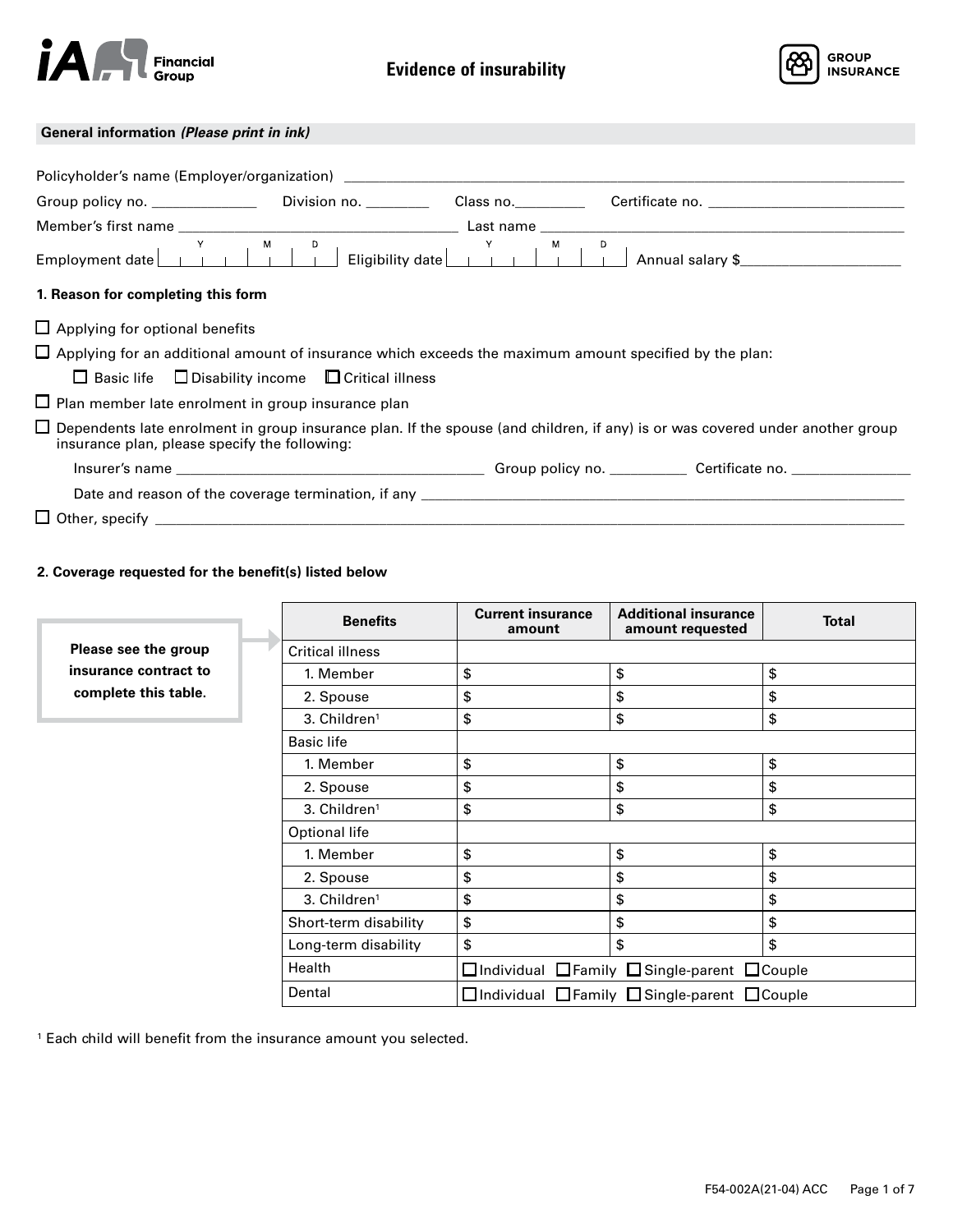**The following pages must be completed and signed by the plan member and the dependents, if applicable.** *(Please print in ink.)*

**Important:** Please provide the information requested for the proposed insureds only.

| Height _______ □ ft/in Weight _______ □ lb<br>Gender $\square$ M $\square$ F<br>$\Box$ m/cm<br>$\Box$ kg              |
|-----------------------------------------------------------------------------------------------------------------------|
|                                                                                                                       |
|                                                                                                                       |
|                                                                                                                       |
| Do you have an attending physician? $\Box$ No $\Box$ Yes – Specify his/her name and address of his/her office: $\Box$ |
| D<br>M<br>Date of last consultation (with attending physician or any other physician) $\boxed{\phantom{a}}$           |
|                                                                                                                       |
|                                                                                                                       |
| SPOUSE INFORMATION (If common-law spouse, please contact your plan administrator to confirm his/her eligibility.)     |
|                                                                                                                       |
| Weight $\Box$ $\Box$ Ib Gender $\Box$ M $\Box$ F<br>Height $\Box$ $\Box$ ft/in<br>$\Box$ ka<br>$\Box$ m/cm            |
|                                                                                                                       |
|                                                                                                                       |
|                                                                                                                       |
| Do you have an attending physician? $\Box$ No $\Box$ Yes - Specify his/her name and address of his/her office: $\Box$ |

## **DEPENDENT CHILDREN INFORMATION**

|  | Gender                  | Date of birth | Height                           | Weight                                 |
|--|-------------------------|---------------|----------------------------------|----------------------------------------|
|  | $\prod_{F}^{M}$         | M<br>D        | $\Box$ ft/in<br>_<br>$\Box$ m/cm | $\mathsf{u}_{\mathsf{L}}$<br>$\Box$ kg |
|  | $\Box$ M<br>$\Box$ F    |               | $\Box$ ft/in<br>$\Box$ m/cm      | $\Box$ lb<br>$\Box$ kg                 |
|  | $\square$ M<br>$\Box$ F |               | $\Box$ ft/in<br>$\Box$ m/cm      | $\blacksquare$ lb<br>$\Box$ kg         |
|  | $\Box$ M<br>$\Box$ F    |               | $\Box$ ft/in<br>$L$ m/cm         | $\Box$ lb<br>$\Box$ kg                 |

# **PLAN MEMBER CONTACT INFORMATION**

No. Street Apt. City Province

Address \_\_\_\_\_\_\_\_\_\_\_\_\_\_\_\_\_\_\_\_\_\_\_\_\_\_\_\_\_\_\_\_\_\_\_\_\_\_\_\_\_\_\_\_\_\_\_\_\_\_\_\_\_\_\_\_\_\_\_\_\_\_\_\_\_\_\_\_\_\_\_\_\_\_\_\_\_\_\_\_\_\_\_\_\_\_ Postal code

Language:  $\square$  English  $\square$  French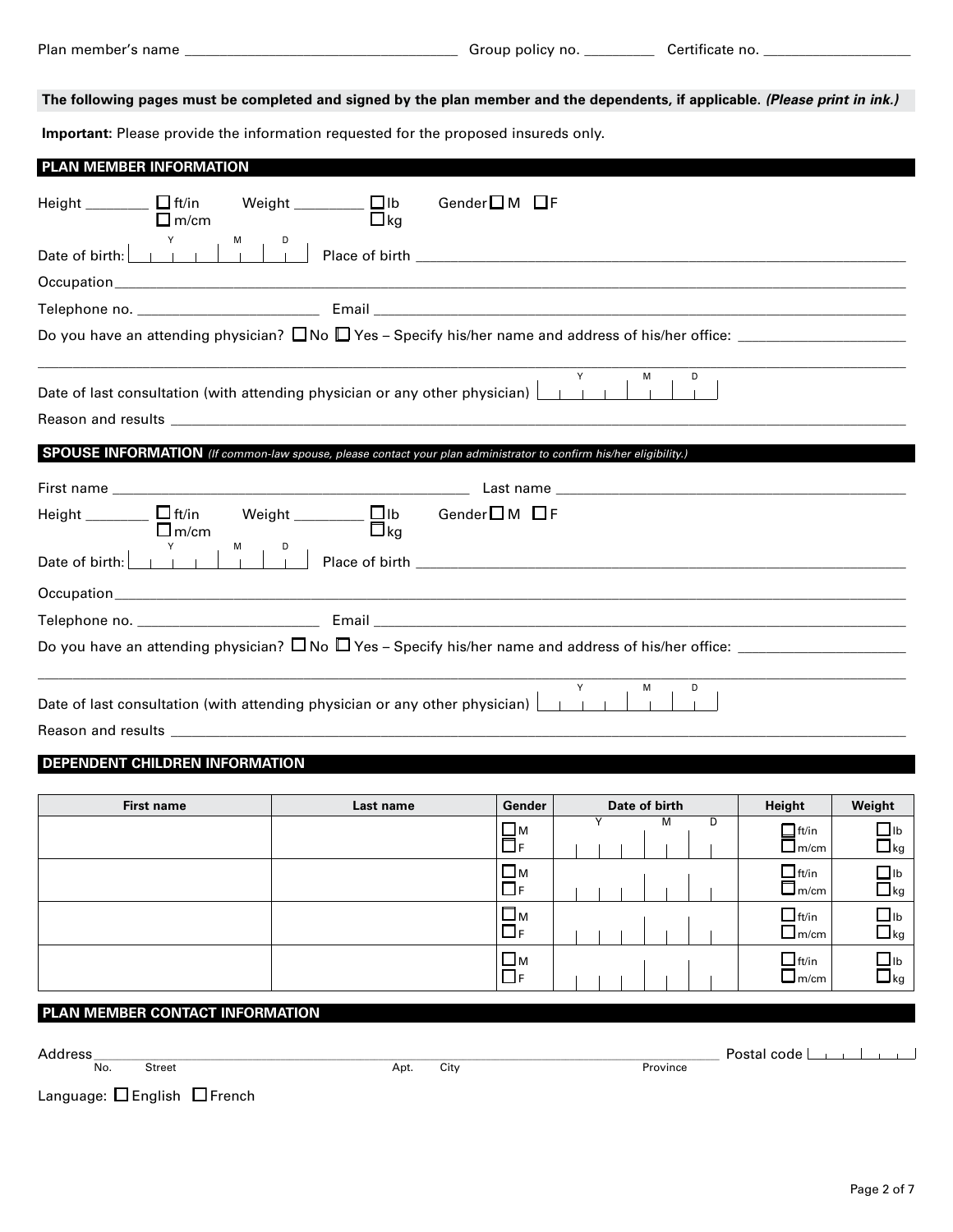### **MEDICAL STATEMENT**

Plan member: Are you actively at work and physically able to perform all work-related duties?

 $\Box$  Yes  $\Box$  No. If not, explain  $\Box$ 

**IMPORTANT:** Questions 1 to 13 are intended for the plan member, the spouse and the dependent children, if applicable. **Provide details for each affirmative answer at item 14.**

|                                                                                                                                                                                                                                                                                                                            |                | Member |                             | <b>Spouse</b> |              | <b>Children</b> |
|----------------------------------------------------------------------------------------------------------------------------------------------------------------------------------------------------------------------------------------------------------------------------------------------------------------------------|----------------|--------|-----------------------------|---------------|--------------|-----------------|
|                                                                                                                                                                                                                                                                                                                            | Yes            | No     | Yes                         | <b>No</b>     | Yes          | No              |
| 1. In the last 6 months, have you been absent from work due to illness or injury?                                                                                                                                                                                                                                          | П              |        | □                           | П             | П            | П               |
| 2. In the last 12 months, have you used, in any form whatsoever, tobacco,<br>nicotine or cannabis mixed with tobacco?                                                                                                                                                                                                      | $\mathcal{L}$  | П      | $\Box$                      | $\Box$        | $\Box$       |                 |
| 3. In the last five years:                                                                                                                                                                                                                                                                                                 |                |        |                             |               |              |                 |
| a. have you been hospitalized in a hospital or other medical institution<br>for observation, rest, diagnosis or treatment?                                                                                                                                                                                                 |                | Ш      | $\mathcal{L}_{\mathcal{A}}$ | $\Box$        | $\mathbf{I}$ |                 |
| b. have you been diagnosed with AIDS (acquired immune deficiency<br>syndrome), ARS (AIDS-related syndrome), GLS (generalized<br>lymphadenopathy syndrome), or any other disease involving the<br>immunological system or been the subject of an investigation or received<br>treatment or advice concerning said diseases? | $\Box$         | □      | 口                           | $\Box$        | П            |                 |
| c. other than medication prescribed by a physician, have you used<br>barbiturates, cocaine, heroin, cannabis, opiates or other narcotics?                                                                                                                                                                                  | $\blacksquare$ | П      | □                           | □             | $\Box$       |                 |
| d. have you attended a treatment program for drug abuse or were you<br>advised to do so?                                                                                                                                                                                                                                   | $\mathcal{L}$  | П      | П                           | $\Box$        | $\Box$       |                 |
| e. have you been advised to stop drinking or have you attended a<br>treatment program for alcohol abuse?                                                                                                                                                                                                                   |                | П      | $\Box$                      | $\Box$        | $\Box$       |                 |
| f. did you submit an application for life or health insurance that was<br>declined, postponed or to which an extra premium or restriction was<br>added, or which was issued for less than the requested amount?                                                                                                            | $\mathbf{I}$   | П      | П                           | $\Box$        | П            |                 |
| g. have you requested or received benefits, compensation or an annuity<br>due to illness or injury?                                                                                                                                                                                                                        |                |        |                             |               |              |                 |

### 4. In the last five years, did you undergo or have you been advised to undergo one of the following tests? **For each test selected, specify the date, the reason and the results** at item 14 of this form.

|                                        |     | <b>Member</b> |            | <b>Spouse</b> |     | <b>Children</b> |
|----------------------------------------|-----|---------------|------------|---------------|-----|-----------------|
|                                        | Yes | No            | <b>Yes</b> | No            | Yes | No              |
| a. Electrocardiogram                   |     |               |            |               |     |                 |
| b. Examination for diagnostic purposes |     |               |            |               |     |                 |
| c. Scan or magnetic resonance imaging  |     |               |            |               |     |                 |
| d. Blood tests                         |     |               |            |               |     |                 |
| e. X-ray                               |     |               |            |               |     |                 |
| f. Other tests                         |     |               |            |               |     |                 |
| Specify                                |     |               |            |               |     |                 |

### 5. Do you currently take medication or follow a diet?

|               |                                                 |            | If yes, please indicate the name(s) of the medication or diet. |        |  |  |  |  |  |  |
|---------------|-------------------------------------------------|------------|----------------------------------------------------------------|--------|--|--|--|--|--|--|
|               | Member $\Box$ Yes $\Box$ No                     |            |                                                                |        |  |  |  |  |  |  |
| <b>Spouse</b> | $\Box$ Yes $\Box$ No                            |            |                                                                |        |  |  |  |  |  |  |
|               | <b>Children</b> $\Box$ Yes $\Box$ No First name |            |                                                                | Answer |  |  |  |  |  |  |
|               |                                                 | First name |                                                                | Answer |  |  |  |  |  |  |

**Important: Provide details for each affirmative answer given in the grid at question 14.**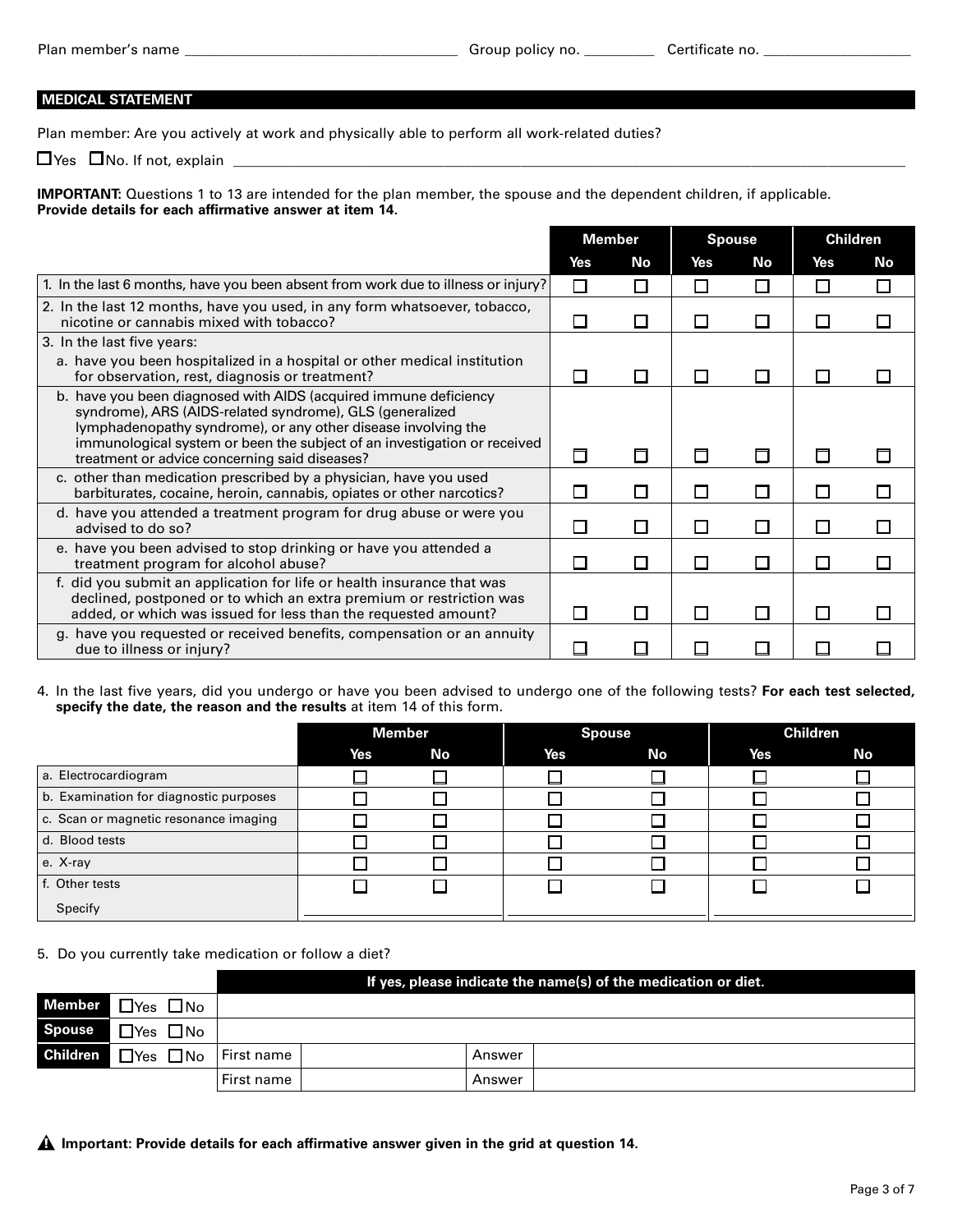6. In the past seven years, have you consulted a physician or other medical practitioner, been the subject of an examination or medical follow-up, suffered or been diagnosed or treated or been advised that you are suffering from one of the following conditions or diseases?

|                                                           |              | Member        |              | <b>Spouse</b> |              | <b>Children</b> |                                                                                           |                          | <b>Member</b> |                          | <b>Spouse</b> |     | <b>Children</b> |
|-----------------------------------------------------------|--------------|---------------|--------------|---------------|--------------|-----------------|-------------------------------------------------------------------------------------------|--------------------------|---------------|--------------------------|---------------|-----|-----------------|
|                                                           | Yes          | <b>No</b>     | Yes          | No            | Yes          | <b>No</b>       |                                                                                           | Yes                      | No            | Yes                      | No            | Yes | No              |
| a. Heart disorder or chest pains                          | $\mathbf{I}$ | $\Box$        | $\mathbf{I}$ |               | H            |                 | o. Intestinal or kidney disorders                                                         | П                        |               | ы                        | $\Box$        |     |                 |
| b. Blood disorders                                        |              | □             | $\Box$       |               | П            |                 | p. Chronic diarrhea                                                                       | $\Box$                   |               | $\overline{\phantom{a}}$ | П             |     |                 |
| c. Irregular pulse                                        |              | ┓             | $\mathbf{L}$ |               | П            |                 | q. Urinary disorders                                                                      | $\Box$                   |               | $\overline{\phantom{a}}$ | П             |     |                 |
| d. Circulatory disorders                                  |              | - 1           | $\Box$       |               | П            |                 | r. Liver disorders or gallstones                                                          | $\Box$                   |               | $\overline{\phantom{a}}$ | П             |     |                 |
| e. Pleurisy, asthma or emphysema                          | П            | ⊓             | $\Box$       |               | П            |                 | s. Genital disorders                                                                      | $\Box$                   |               | E.                       | П             |     |                 |
| f. Backache, neck or spinal cord<br>disorders             |              |               | $\mathsf{L}$ |               | $\mathbf{I}$ |                 | t. Goiter or glandular disorders                                                          | $\Box$                   |               | П                        | □             |     |                 |
| g. Lung disorder                                          | l l          | ┑             | $\Box$       |               | П            |                 | u. Neuritis                                                                               | П                        |               |                          | П             |     |                 |
| h. High blood pressure, elevated<br>cholesterol or stroke |              | H             |              |               |              |                 | v. Arthritis, rheumatism, sciatica,<br>gout, bone, joint disorder or<br>lupus in any form | $\overline{\phantom{a}}$ | $\Box$        |                          | □             |     |                 |
| i. Tumours or cancer                                      |              | $\mathcal{A}$ | $\mathbf{I}$ |               | $\mathbf{I}$ |                 | w. Muscular dystrophy                                                                     | П                        |               | $\overline{\phantom{a}}$ | П             |     |                 |
| j. Mental disorders                                       |              |               | $\mathbf{I}$ |               | П            |                 | x. Diabetes                                                                               | $\overline{\phantom{a}}$ |               |                          | П             |     |                 |
| k. Mood disorders or other<br>emotional disorders         |              |               |              |               | П            |                 | y. Fibromyalgia or chronic fatigue<br>syndrome                                            | $\overline{\phantom{a}}$ |               |                          | П             |     |                 |
| I. Neurological disorders,<br>epilepsy or seizure         |              |               | $\mathbf{I}$ |               | П            |                 | z. Any eye, ear or throat<br>disorders                                                    | П                        |               | Π                        | П             |     |                 |
| m. Multiple sclerosis                                     |              | ┑             | $\Box$       |               | П            |                 | aa. Any health problems related                                                           |                          |               |                          |               |     |                 |
| n. Stomach disorders or ulcers                            |              |               |              |               |              |                 | to use of drugs and/or alcohol                                                            | $\Box$                   |               |                          |               |     |                 |

|                                                                                                                                                    |            | Member | <b>Spouse</b>     | <b>Children</b> |  |
|----------------------------------------------------------------------------------------------------------------------------------------------------|------------|--------|-------------------|-----------------|--|
|                                                                                                                                                    | <b>Yes</b> |        | $\mathsf{No}$ Yes | No Yes No       |  |
| 7. Are you aware of physical or psychological disorders or abnormalities which have not been<br>revealed in the answers given to questions 1 to 6? |            |        |                   |                 |  |
| 8. Are you aware of any signs or symptoms for which a consultation and/or an examination is<br>necessary and/or is already planned?                |            |        |                   |                 |  |

9. Do you currently or do you intend to participate in any professional or hazardous sports activity, such as scuba diving, flying an aircraft, skydiving, car racing, etc.?

|                 |                      |            |        | If yes, please specify which activity and how often. |
|-----------------|----------------------|------------|--------|------------------------------------------------------|
|                 | Member Nes ONo       |            |        |                                                      |
| <b>Spouse</b>   | $\Box$ Yes $\Box$ No |            |        |                                                      |
| <b>Children</b> | $\Box$ Yes $\Box$ No | First name | Answer |                                                      |
|                 |                      | First name | Answer |                                                      |

10. For alcoholic beverages, tobacco, cannabis and narcotics or drugs, indicate the weekly consumption. If none, indicate 0. For alcoholic beverages, 1 serving = 1 bottle of beer = 1 glass of wine = 1 ounce of alcohol.

|                               |            | <b>Beer</b> | Wine | Alcohol   Tobacco   Cannabis   Narcotics | or drugs |
|-------------------------------|------------|-------------|------|------------------------------------------|----------|
| <b>Member</b>                 |            |             |      |                                          |          |
| <b>Spouse</b>                 |            |             |      |                                          |          |
| Legal age children First name |            |             |      |                                          |          |
|                               | First name |             |      |                                          |          |

**Important: Provide details for each affirmative answer given in the grid at question 14.**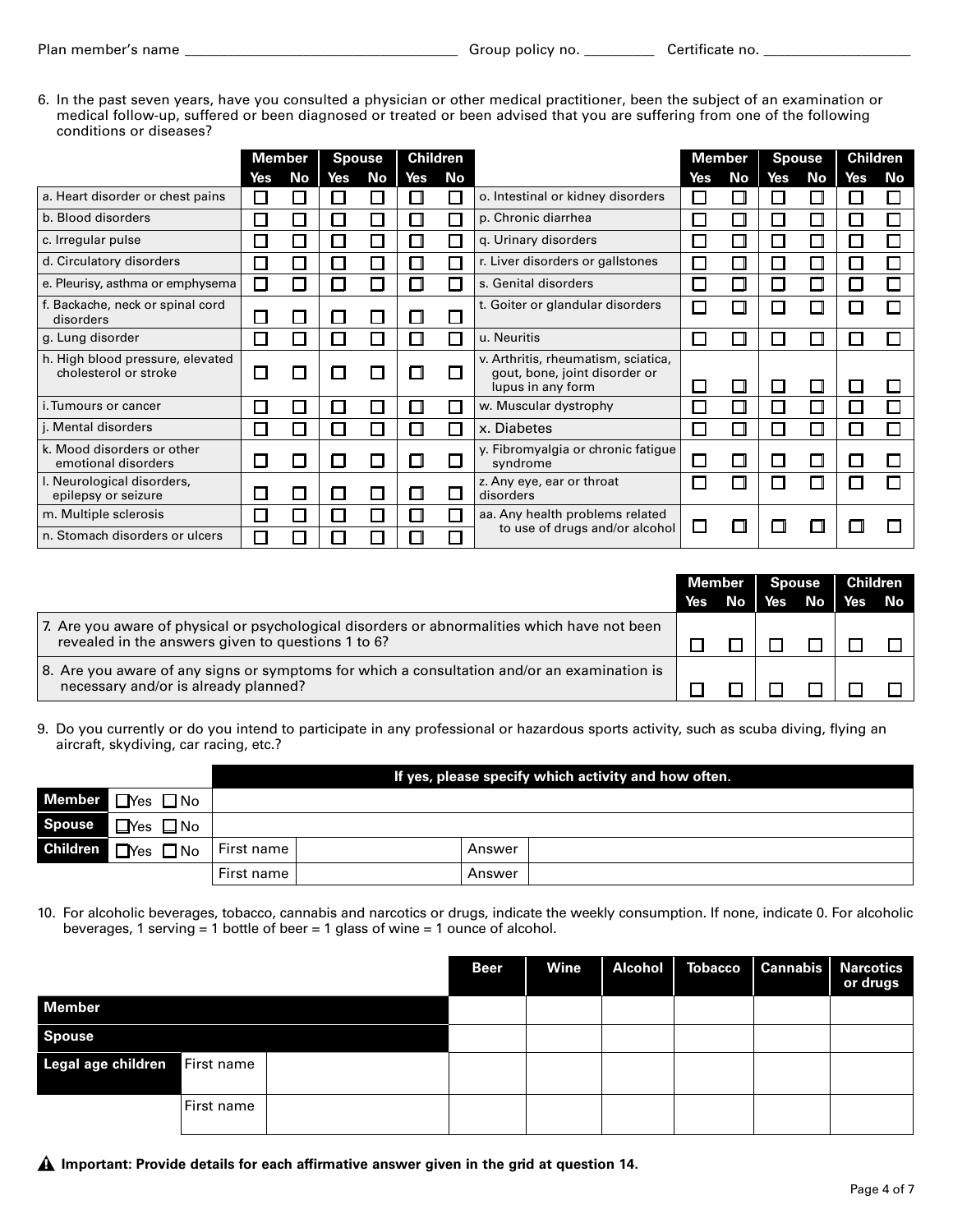| Complete questions 11 and 12 only if you are applying for the critical illness benefit.                                                                                                                                                                                                                                          | Member |    | <b>Spouse</b> |    | <b>Children</b> |  |
|----------------------------------------------------------------------------------------------------------------------------------------------------------------------------------------------------------------------------------------------------------------------------------------------------------------------------------|--------|----|---------------|----|-----------------|--|
|                                                                                                                                                                                                                                                                                                                                  | Yes    | No | Yes           | No | Yes No          |  |
| 11. Have you experienced any history of optic neuritis, numbness, tingling, loss of balance,<br>weakness of the extremities, visual disturbance or loss of sensation?                                                                                                                                                            |        |    |               |    |                 |  |
| 12. Have any of your family members had heart disease, stroke, high blood pressure, cancer,<br>diabetes, kidney disease, Huntington's chorea, amyotrophic lateral sclerosis (ALS or Lou<br>Gehrig's disease), motor neuron disease, multiple sclerosis, Alzheimer's disease, colon<br>polyposis or any other hereditary disease? |        |    |               |    |                 |  |

# 13. If you and/or your spouse answered "yes" to question 12, please complete the following table.

| <b>Identify the family member</b>         | Illnesses (if cancer, please specify) | Age at the<br>beginning<br>of the illness | Age<br>if living | Age at death,<br>if applicable |
|-------------------------------------------|---------------------------------------|-------------------------------------------|------------------|--------------------------------|
| Member Father □ Mother □ Brother □ Sister |                                       |                                           |                  |                                |
| □Father □ Mother □ Brother □ Sister       |                                       |                                           |                  |                                |
| Spouse Father ■Mother Brother Sister      |                                       |                                           |                  |                                |
| □Father □Mother □Brother □ Sister         |                                       |                                           |                  |                                |

### **14. Provide details for each affirmative answer given to questions 1 to 11.**

| <b>Question</b><br>no. | <b>First name</b> | Reason, diagnosis, treatment,<br>medication, surgery, if applicable,<br>results and recommendation | <b>Onset of illness</b><br>or date of test | Period during which<br>employment or<br>regular duties could | <b>Complete</b><br>recovery date | <b>Names of</b><br>physicians and<br>hospitals/clinics |
|------------------------|-------------------|----------------------------------------------------------------------------------------------------|--------------------------------------------|--------------------------------------------------------------|----------------------------------|--------------------------------------------------------|
|                        |                   |                                                                                                    | M<br>Y<br>D                                | not be performed                                             | Y<br>M<br>D                      |                                                        |
|                        |                   |                                                                                                    |                                            |                                                              | $\square$ No<br>$\Box$ Yes       |                                                        |
|                        |                   |                                                                                                    |                                            |                                                              | $\square$ No<br>$\Box$ Yes       |                                                        |
|                        |                   |                                                                                                    |                                            |                                                              |                                  |                                                        |
|                        |                   |                                                                                                    |                                            |                                                              | $\Box$ Yes<br>$\square$ No       |                                                        |
|                        |                   |                                                                                                    |                                            |                                                              |                                  |                                                        |
|                        |                   |                                                                                                    |                                            |                                                              | $\square$ No<br>$\Box$ Yes       |                                                        |
|                        |                   |                                                                                                    |                                            |                                                              |                                  |                                                        |
|                        |                   |                                                                                                    |                                            |                                                              | $\Box$ Yes<br>$\square$ No       |                                                        |
|                        |                   |                                                                                                    |                                            |                                                              |                                  |                                                        |
|                        |                   |                                                                                                    |                                            |                                                              | $\square$ No<br>$\Box$ Yes       |                                                        |
|                        |                   |                                                                                                    |                                            |                                                              | $\square$ No<br>$\Box$ Yes       |                                                        |
|                        |                   |                                                                                                    |                                            |                                                              |                                  |                                                        |
|                        |                   |                                                                                                    |                                            |                                                              | $\Box$ Yes<br>$\square$ No       |                                                        |
|                        |                   |                                                                                                    |                                            |                                                              |                                  |                                                        |
|                        |                   |                                                                                                    |                                            |                                                              | $\square$ No<br>$\Box$ Yes       |                                                        |
|                        |                   |                                                                                                    |                                            |                                                              |                                  |                                                        |
|                        |                   |                                                                                                    |                                            |                                                              | $\square$ No<br>$\Box$ Yes       |                                                        |
|                        |                   |                                                                                                    |                                            |                                                              |                                  |                                                        |
|                        |                   |                                                                                                    |                                            |                                                              | $\square$ No<br>$\Box$ Yes       |                                                        |
|                        |                   |                                                                                                    |                                            |                                                              | $\square$ No<br>$\Box$ Yes       |                                                        |
|                        |                   |                                                                                                    |                                            |                                                              |                                  |                                                        |
|                        |                   |                                                                                                    |                                            |                                                              | $\square$ No<br>$\Box$ Yes       |                                                        |
|                        |                   |                                                                                                    |                                            |                                                              |                                  |                                                        |
|                        |                   |                                                                                                    |                                            |                                                              | $\Box$ Yes<br>$\square$ No       |                                                        |
|                        |                   |                                                                                                    |                                            |                                                              |                                  |                                                        |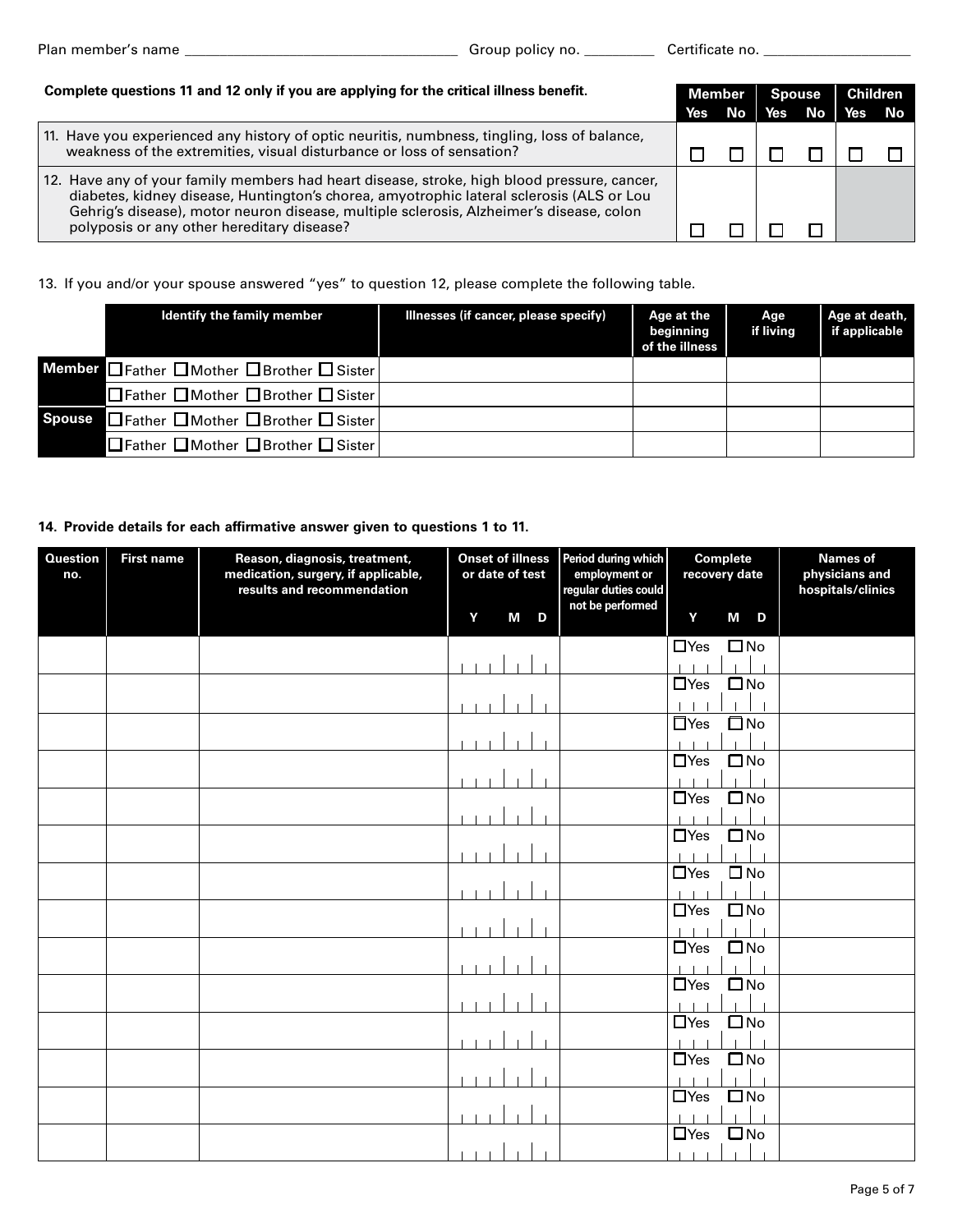### **CONFIRMATION/AUTHORIZATION**

**I HEREBY CONFIRM** that the statements contained in this form and in any document attached hereto or given during a phone interview are complete and true, and **I AUTHORIZE** the release of the information to Industrial Alliance Insurance and Financial Services Inc. ("iA Financial Group") for the purpose of assessing my insurability under the group plan.

**I UNDERSTAND** that all the information obtained regarding this insurance application, including information on the spouse and children, form a part of the member's file and the member may consult his or her file.

**I UNDERSTAND** that the requested insurance is governed by the terms of the group insurance policy and will only take effect on the date determined by the terms of the policy once iA Financial Group approves my insurability.

**I AUTHORIZE** any healthcare provider or professional, medical organization, insurance or reinsurance company, the MIB Inc., workers' compensation board, the Policyholder, my employer, as well as any other person, public or private organization or institution holding files or information concerning myself, or if applicable, concerning my minor age children, to provide and exchange with iA Financial Group, its employees, its reinsurers or their authorized agents, any information required to assess my insurability or my minor age children's insurability, under the group plan.

**I ALSO AUTHORIZE** iA Financial Group, its employees and its reinsurers, to exchange with its subsidiaries and other insurers or financial institutions, the personal information obtained to review my insurability, or, if applicable, my minor age children's insurability, and to make inquiries so as to allow them to assess the risk.

**I ALSO AUTHORIZE** iA Financial Group to send any abnormal test results to my personal physician.

**I ALSO AUTHORIZE** iA Financial Group and its reinsurers to make a brief report of my personal health information to MIB Inc.

This confirmation/authorization is valid for the purposes of the current group insurance policy. **A photocopy of this confirmation/authorization has the same value as the original.**

**IMPORTANT:** If you send this form by secure messaging, please complete the "electronic signature" section below. If you are not using secure messaging, please sign this form by hand and fax or mail it to us.

How do you wish to send the form?  $\square$  By secure messaging  $\square$  By fax or mail

| <b>Electronic signature:</b>                                                                                                                            |                    | <b>Member</b>    | <b>Spouse</b> | Legal age child                          | ∣ Legal age child ॑                     |
|---------------------------------------------------------------------------------------------------------------------------------------------------------|--------------------|------------------|---------------|------------------------------------------|-----------------------------------------|
| By checking this box, I AFFIX my electronic<br>signature, meaning that I ACKNOWLEDGE that I have<br>read, understood and accepted the above statements. |                    | <b>Confirmed</b> | Confirmed     | Confirmed<br><b>⊣</b> Child′s first name | <b>Confirmed</b><br>-Child's first name |
|                                                                                                                                                         | Date of signature: |                  |               |                                          |                                         |

### **Physical signature:**

| ν                                    | M<br>D            |  |  |
|--------------------------------------|-------------------|--|--|
| Plan member's signature              | Date of signature |  |  |
| v                                    | м<br>D            |  |  |
| Spouse's signature                   | Date of signature |  |  |
| v                                    | м<br>D            |  |  |
| Signature(s) of legal age child(ren) | Date of signature |  |  |

### **WHERE TO SUBMIT THIS FORM?**

**By secure messaging in your My Client Space account** – it's quick and easy!

| Here's how:                            | 4- Click on Sign In                                                    |
|----------------------------------------|------------------------------------------------------------------------|
| 1- Save the form to your computer      | 5- Click on the envelope at the top of the page                        |
| 2- Go to ia.ca/myaccount               | 6- Click on New message                                                |
| 3- Enter your access code and password | 7- Fill in the information and attach the form you<br>saved previously |

**By fax:** 1-888-780-3486

| By mail: | <b>Medical Underwriting</b> |  |
|----------|-----------------------------|--|
|          | PO Box 790, Station B       |  |
|          | Montreal, Quebec H3B 3K6    |  |

**Any question?** Contact us at 1-800-363-3540, extension 203320